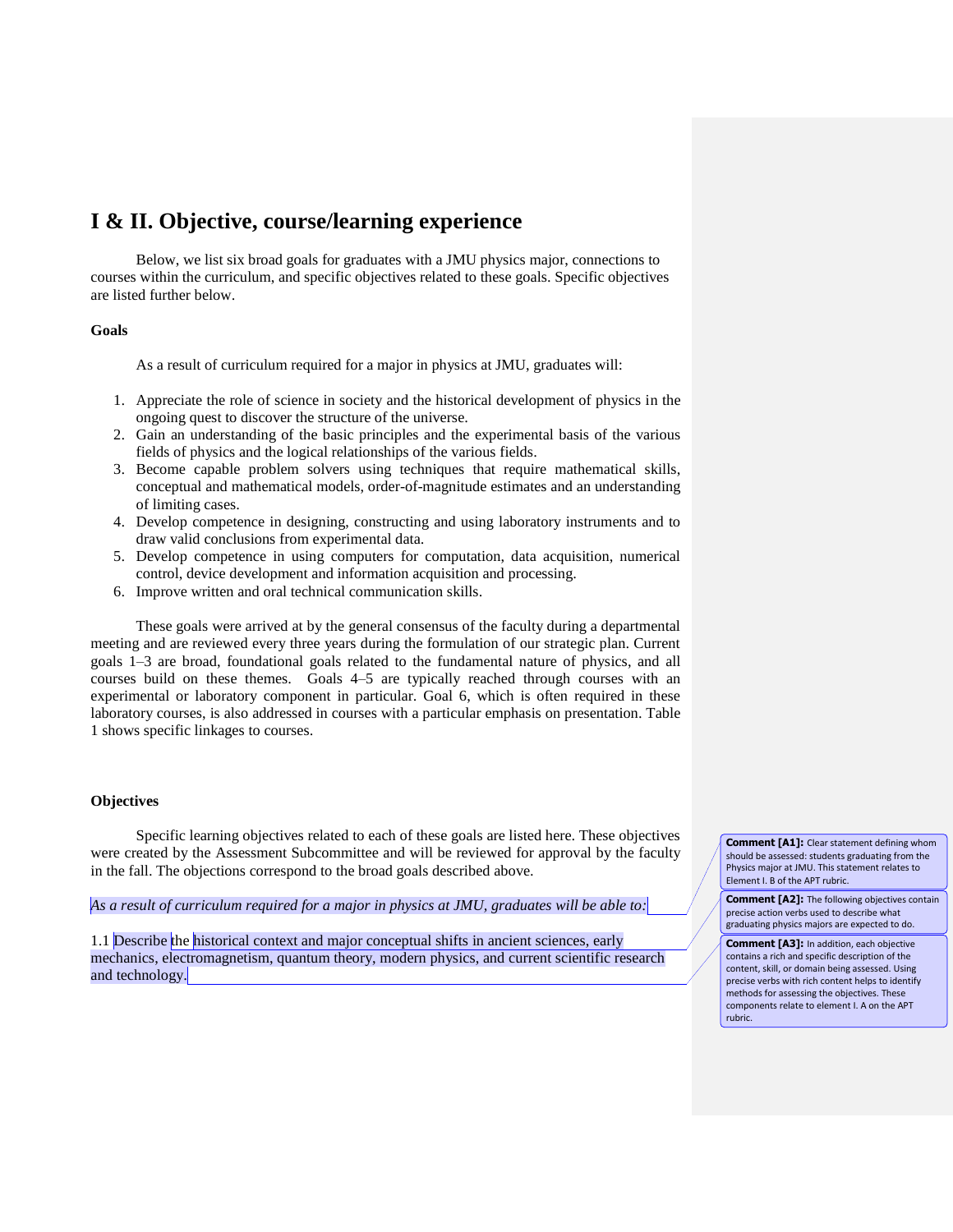1.2 Identify physics principles across disciplinary boundaries. Solve problems using physics concepts in applications within contexts outside of physics.

2.1. Explain basic principles, conceptual relationships, and major theoretical concepts at the intermediate/ advanced undergraduate level in the particular areas of:

- a. Classical mechanics and relativity
- b. Electricity and magnetism
- c. Modern physics
- d. Quantum mechanics and atomic physics
- e. Thermodynamics
- f. Optics and waves

3.1. Solve quantitative, conceptual, order of magnitude, and limiting case problems at the intermediate/ advanced undergraduate level in the particular areas of:

- a. Classical mechanics and relativity
- b. Electricity and magnetism
- c. Modern physics
- d. Quantum mechanics and atomic physics
- e. Thermodynamics
- f. Optics and waves

3.2 Solve problems using mathematical concepts, strategies and procedures to derive and manipulate formal mathematical relationships between physical quantities

3.3 Apply theoretical knowledge from coursework to interpret context-rich, real-world problems, including identifying appropriate limits allowing application of known formulas.

4.1. Independently conduct experiments in mechanics, electricity and magnetism, modern physics, and thermodynamics, including outlining experimental design and applying analysis of errors and uncertainties. Specifically, this includes:

a. Designing an appropriate laboratory investigation to address an answer to an unknown scientific question and drawing conclusions based on the data and analysis.

b. Making accurate physical measurements, and using experimental uncertainty to place limits and confidence intervals on final results.

5.1 Perform calculations and simulations using both calculator and computer-based strategies, such as iterating equations of motion to solve problems

6.1. Formulate hypotheses, explain measurements and analysis, and interpret experimental results in the context of prior theory as evidenced in written laboratory reports.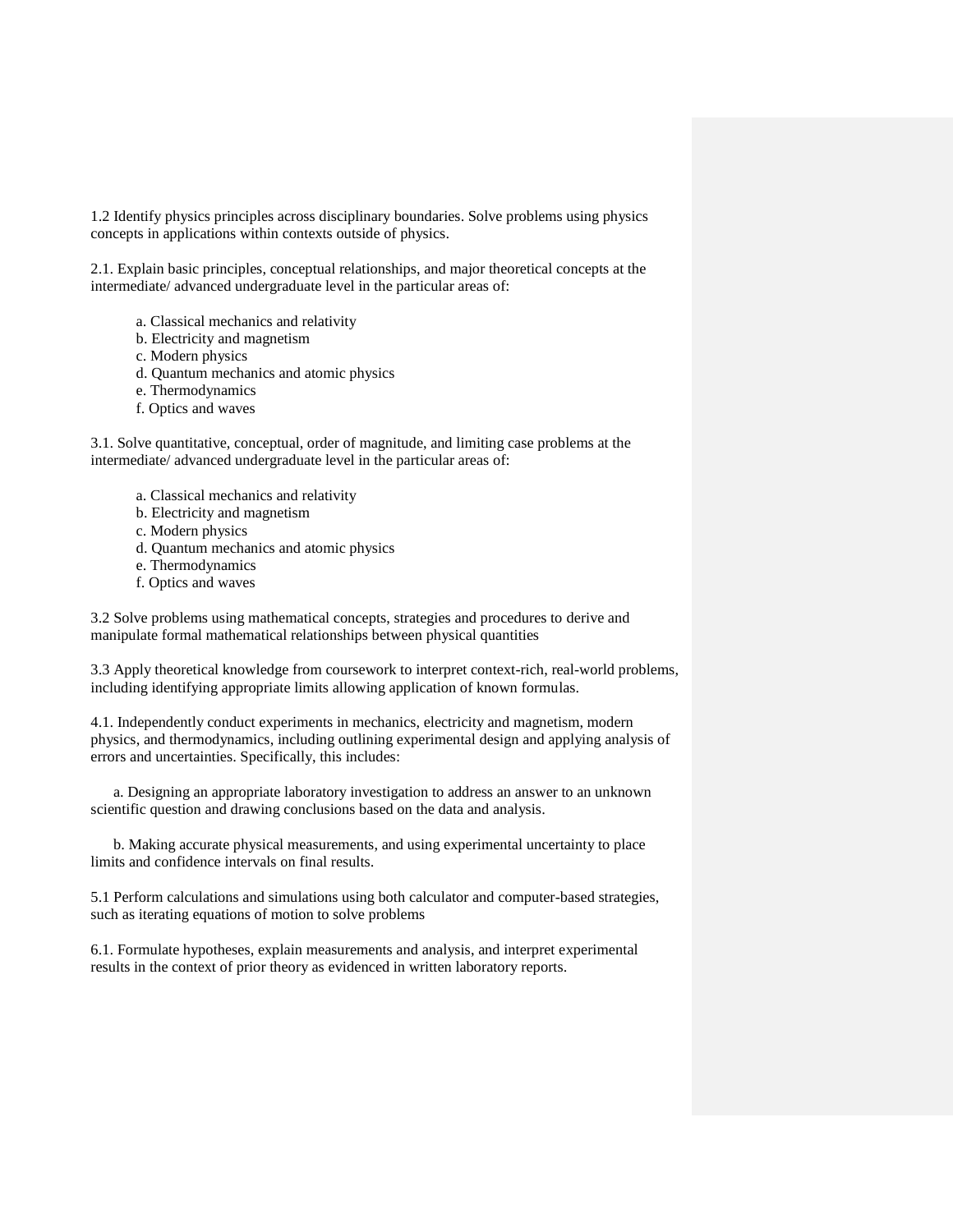6.2. Effectively communicate theoretical concepts, solve problems, and respond to questions orally, including explaining assumptions and justifying approximations.

The linkage between our goals and objectives and their instructional delivery *via* the curriculum is given in Table 1. Links between objectives and assessment tools are presented in Table 2 below.

| Course           | Goal 1                  | Goal 2                    | Goal 3                  | Goal 4                  | Goal 5                  | Goal 6                  |
|------------------|-------------------------|---------------------------|-------------------------|-------------------------|-------------------------|-------------------------|
| $\overline{105}$ | $\overline{X}$          | $\overline{X}$            | $\overline{\text{X}}$   |                         |                         | $\overline{X}$          |
| <b>ASTR 120</b>  | $\overline{\text{X}}$   | $\overline{\mathrm{X}}$   | $\overline{\text{X}}$   |                         |                         |                         |
| <b>ASTR 121</b>  | X                       | $\overline{\text{X}}$     | $\mathbf X$             |                         |                         |                         |
| $\overline{125}$ | $\overline{\text{X}}$   | $\overline{\text{X}}$     | $\overline{\text{X}}$   |                         |                         |                         |
| 126              | $\overline{X}$          | $\frac{1}{\underline{X}}$ | X                       |                         |                         |                         |
| 140              | $\overline{\text{X}}$   | $\overline{\mathrm{X}}$   | $\overline{\text{X}}$   |                         |                         |                         |
| 150              | $\overline{X}$          | $\overline{X}$            | $\overline{X}$          |                         |                         |                         |
| 140L             | $\overline{X}$          | $\overline{\text{X}}$     | $\overline{X}$          | X                       | X                       |                         |
| 150L             | $\overline{X}$          | $\overline{\text{X}}$     | $\overline{X}$          | $\overline{\mathbf{X}}$ | $\overline{X}$          |                         |
| $\overline{215}$ | $\overline{X}$          | $\overline{X}$            | $\overline{X}$          |                         |                         | $\overline{\mathbf{X}}$ |
| <b>ASTR 220</b>  | $\overline{X}$          | $\overline{X}$            | $\overline{X}$          |                         |                         |                         |
| <b>ASTR 221</b>  | $\overline{\mathrm{X}}$ | $\overline{\text{X}}$     | $\overline{\text{X}}$   |                         |                         |                         |
| $\overline{240}$ | $\overline{X}$          | $\overline{\text{X}}$     | $\overline{X}$          |                         |                         | $\mathbf X$             |
| 247              | X                       | $\overline{\text{X}}$     | X                       | X                       | $\mathbf X$             | $\mathbf X$             |
| $\overline{250}$ | $\overline{\mathrm{X}}$ | $\overline{\text{X}}$     | $\overline{\text{X}}$   |                         |                         | $\overline{\mathbf{X}}$ |
| 260              | $\mathbf X$             | $\overline{\text{X}}$     | X                       |                         |                         | $\overline{\text{X}}$   |
| $\overline{265}$ | $\overline{\text{X}}$   | $\overline{\text{X}}$     | $\overline{X}$          |                         | $\mathbf X$             |                         |
| 270              | $\overline{\text{X}}$   | $\overline{\text{X}}$     | $\overline{X}$          |                         |                         | $\overline{\text{X}}$   |
| $\overline{275}$ | $\overline{\text{X}}$   | $\overline{\text{X}}$     | $\mathbf X$             |                         |                         |                         |
| 295              | $\overline{X}$          | $\overline{\text{X}}$     | $\overline{X}$          | $\mathbf X$             |                         |                         |
| 297              | $\overline{\text{X}}$   | $\overline{\text{X}}$     | $\overline{\text{X}}$   | $\mathbf X$             | X                       | X                       |
| <b>ASTR 320</b>  | $\overline{X}$          | $\overline{\text{X}}$     | $\overline{\text{X}}$   | $\overline{X}$          | $\overline{\mathrm{X}}$ |                         |
| 335              | $\overline{\mathrm{X}}$ | $\overline{\text{X}}$     | $\overline{\text{X}}$   |                         |                         |                         |
| 340              | $\overline{\text{X}}$   | $\overline{\mathrm{X}}$   | $\overline{\text{X}}$   |                         |                         |                         |
| $\overline{342}$ | $\overline{\text{X}}$   | $\overline{\text{X}}$     | $\overline{\text{X}}$   |                         |                         |                         |
| $\overline{344}$ | $\overline{X}$          | $\overline{X}$            | $\overline{X}$          | $\mathbf X$             | $\mathbf X$             | X                       |
| $\overline{345}$ | $\overline{\text{X}}$   | $\overline{\text{X}}$     | $\overline{\text{X}}$   | $\overline{X}$          | $\overline{X}$          | $\overline{X}$          |
| 346              | $\mathbf X$             | $\mathbf X$               | $\mathbf X$             | X                       | $\mathbf X$             | $\mathbf X$             |
| 347              | $\overline{\text{X}}$   | $\overline{\text{X}}$     | $\overline{\text{X}}$   | $\overline{X}$          | $\overline{\text{X}}$   | $\overline{\text{X}}$   |
| 350              | $\overline{\textbf{X}}$ | $\overline{\textbf{X}}$   | $\mathbf X$             |                         |                         |                         |
| 360              | $\overline{X}$          | $\overline{X}$            | $\overline{\text{X}}$   | X                       |                         |                         |
| 365              | $\overline{X}$          | $\overline{\text{X}}$     | $\overline{\text{X}}$   |                         | $\mathbf X$             |                         |
| 366              | $\overline{\text{X}}$   | $\overline{\text{X}}$     | $\overline{\text{X}}$   |                         | $\overline{\text{X}}$   |                         |
| 371              | $\overline{\mathrm{X}}$ | $\overline{\mathrm{X}}$   | $\overline{X}$          | $\overline{\text{X}}$   |                         |                         |
| 372              | $\overline{\text{X}}$   | $\overline{X}$            | $\overline{\mathrm{X}}$ | $\overline{\mathrm{X}}$ |                         |                         |

**Comment [A4]:** The following table maps the program's goals to the courses where these goals are covered. Mapping goals to courses is important; however, mapping the specific learning objectives would allow a program to more precisely identify where students are to gain knowledge/skills across the curriculum. This aspect of the APT addresses Element II.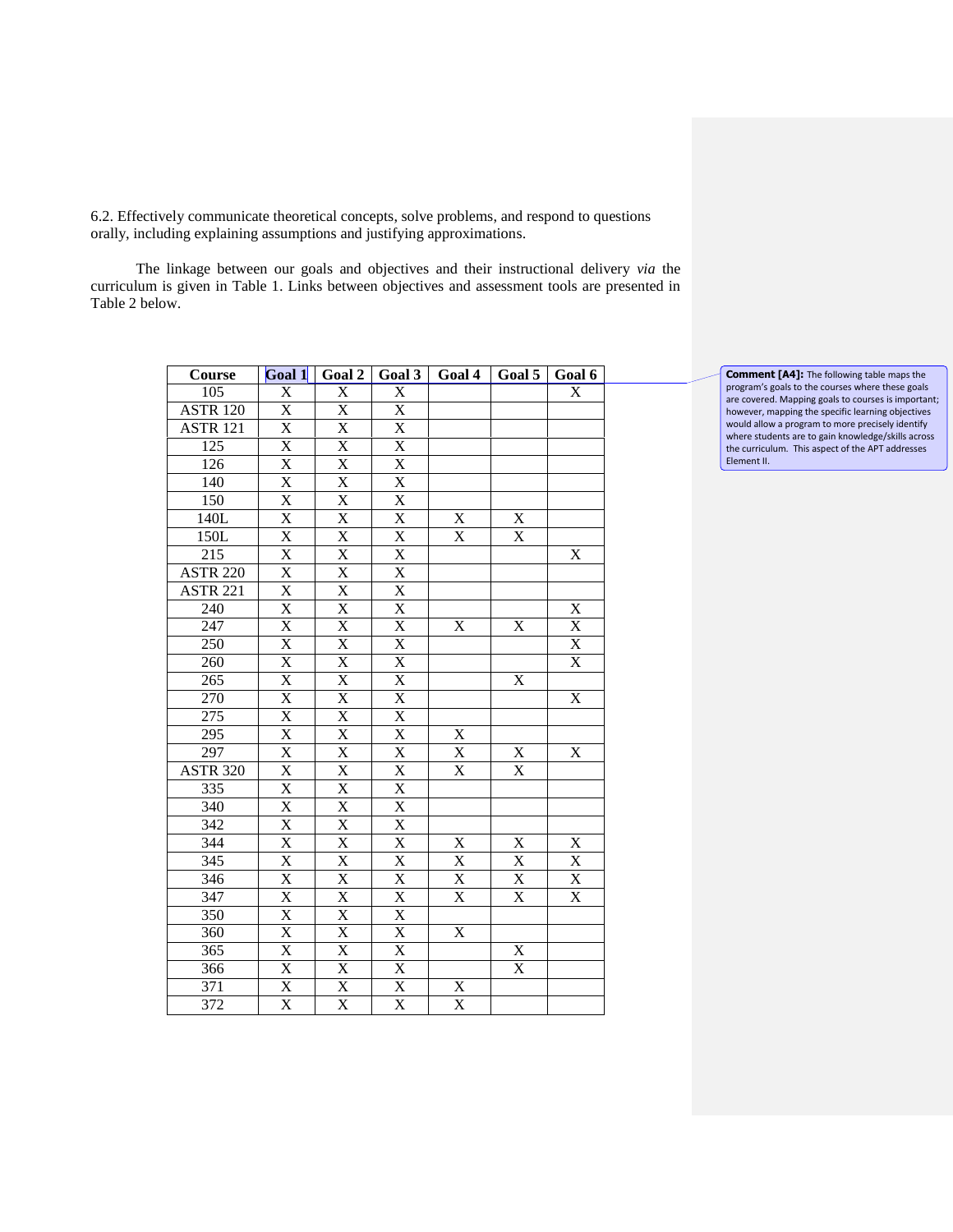| 373     | X | X           | X           | X           | X           |                         |
|---------|---|-------------|-------------|-------------|-------------|-------------------------|
| 380     | X | X           | X           |             |             |                         |
| 381     | X | X           | $\mathbf X$ | X           |             |                         |
| 390     | X | $\mathbf X$ | X           |             | X           |                         |
| 391-392 | X | X           | X           |             |             | X                       |
| 397     | X | X           | X           |             |             | X                       |
| 398     | X | X           | X           | X           |             |                         |
| 420     | X | X           | X           |             |             |                         |
| 455     | X | $\mathbf X$ | $\mathbf X$ | X           |             |                         |
| 460     | X | $\mathbf X$ | $\mathbf X$ |             |             |                         |
| 480     | X | $\mathbf X$ | X           |             |             |                         |
| 491-492 | X | X           | X           |             |             | X                       |
| 494     | X | X           | X           | X           | X           | $\mathbf X$             |
| 497     | X | X           | $\mathbf X$ | $\mathbf X$ | $\mathbf X$ | $\overline{\mathbf{X}}$ |
| 498R    | X | X           | X           | X           | X           | X                       |
| 499     | X | X           | X           | X           | X           | X                       |

*Table 1. The linkage of the instructional goals and the delivery methods. All courses are listed as PHYS (physics) unless otherwise indicated as ASTR (astronomy).*

## **III. Evaluation/Assessment Methods**

Current assessment efforts include (i) assessment of all graduating senior physics majors through an ETS content exam, NW-9 General Education Assessment, and a departmental oral, problem-solving exam, (ii) assessing proficiency in laboratory and data analysis techniques in our advanced laboratory, (iii) discussion of student performance and feedback at the annual departmental retreat, and (iv) attendance by faculty at development workshops and conferences to learn current best practices used at other universities. The content assessment is performed with the use of the Educational Testing Service (ETS) Physics Major Field Test, which is a two hour multiple choice exam that covers both general physics as well we advanced topics. The General Education NW-9 Natural World assessment was offered for the first time this year and is not formally part of our assessment process for this graduating class. The senior conference exam (SCE) is an oral exam administered by three faculty members, one of whom is chosen by the student. The SCE measures technical communication skills, physics content as well as problem solving ability. These are addressed in detail below. In addition, though the Assessment Fellows program, we are exploring ways to assess the introductory courses in particular, to impact both physics majors and students from other majors who take physics as part of their core curriculum.

**Comment [A5]:** The following paragraph does an excellent job introducing the program's assessment methods. The initial descriptions of each method indicate that the ETS exam, the NW-9 and the oral problem solving exam are all direct measures of student learning (Element III B.).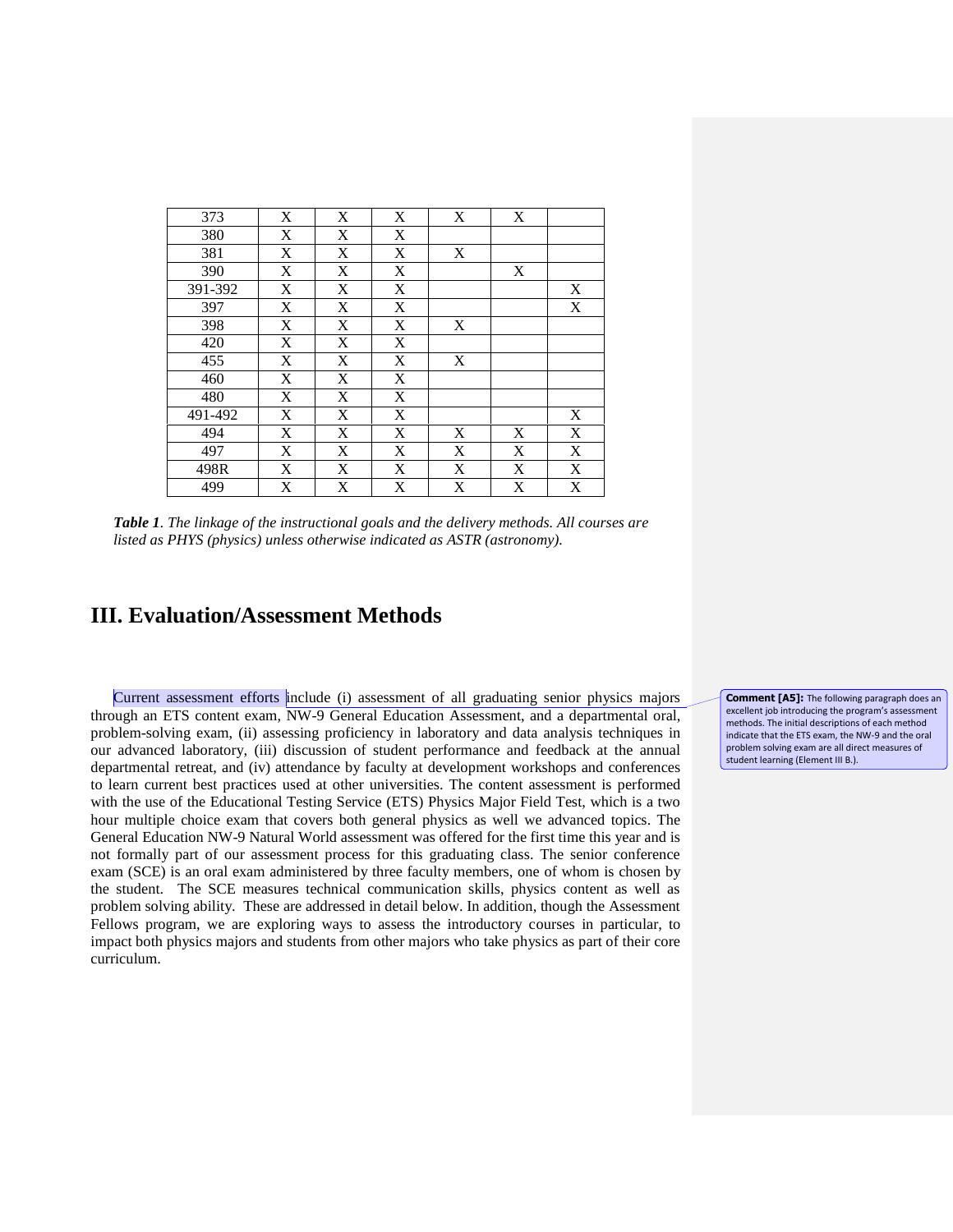| Objective        | ETS Intro/    | ETS Aggregate | Senior     | Advanced   | NW-9 Natural |  |
|------------------|---------------|---------------|------------|------------|--------------|--|
|                  | Advanced      | Scores on     | Conference | Laboratory | World        |  |
|                  | <b>Scores</b> | Physics       | Exam       |            | Assessment*  |  |
|                  |               | Subfields     |            |            |              |  |
| 1.1              |               |               | X          |            |              |  |
| 1.2              | X             |               | X          |            | X            |  |
| 2.1              |               | X             | X          | X          |              |  |
| 3.1              | X             | X             | X          |            |              |  |
| 3.2              | X             | X             | X          |            | X            |  |
| $\overline{3.3}$ |               |               | X          | X          |              |  |
| 4.1              |               |               |            | X          | X            |  |
| 5.1              |               |               |            | X          |              |  |
| 6.1              |               |               |            | X          |              |  |
| 6.2              |               |               | X          | X          |              |  |

*Table 2. The linkage between the assessments and learning objectives. ETS provides individual sub-scores for intro/advanced material and aggregate scores on specific subfields in physics. The senior conference exam provides an overall score for content, problem solving, and communication. The advanced laboratory requires all graduates to achieve specific competencies at the pass or high pass level. \*The NW-9 assessment is not currently used as part of our formal assessment, but using the data from the first administration this year, we will determine how to formally incorporate the NW-9 as part of our assessment plan.* 

### *Senior Assessment*

The student program assessment for the Department of Physics and Astronomy consists of both a content assessment as well as a problem solving/communication assessment and is administered to all graduating seniors (approximately 15-20 physics graduates per year). It is arranged by the student's academic advisor at a time convenient for the student and committee and is scheduled for one hour during April of the senior year (or December in the case of a December graduate). The content assessment is performed with the use of the Educational Testing Service (ETS) Physics Major Field Test, which is a nationally normalized, two hour multiple-choice exam that covers both general physics as well we advanced topics. The ETS assessment is administered on Assessment Day, with the most recent administration occurring on Feb. 14, 2012. The senior conference exam (SCE) is a locally designed, oral exam administered by three faculty members, one of whom is chosen by the student. The SCE measures technical communication skills, physics content, and problem solving ability. These assessment instruments are used internally for program improvements.

**Comment [A6]:** This table does an excellent job detailing the relationship between assessment measures and the objectives. Linkage between the measures and objectives is supplemented with text below.

To improve clarity, the program could include abbreviated descriptions of each objective alongside the objective numbers (e.g., 1.1, Describe historical context and shift) .

**Comment [A7]:** The following paragraphs explicitly detail each of the program's assessment instruments including the content covered by the instrument, when the instrument is administered, and which students complete the instrument. These aspects greatly facilitate understanding of the program's assessment methodology and relate to Elements III. A, III. B, III. D, and III. E of the Rubric.

**Comment [A8]:** Clearly specifies the number of students assessed. Because all graduating students in the program are assessed by the instruments, the sample is inherently representative of the graduating students (Element III. D). Obtaining a census of students is not a requirement. However, care should be taken if using samples. Specifically, the sample should be representative of the population of interest.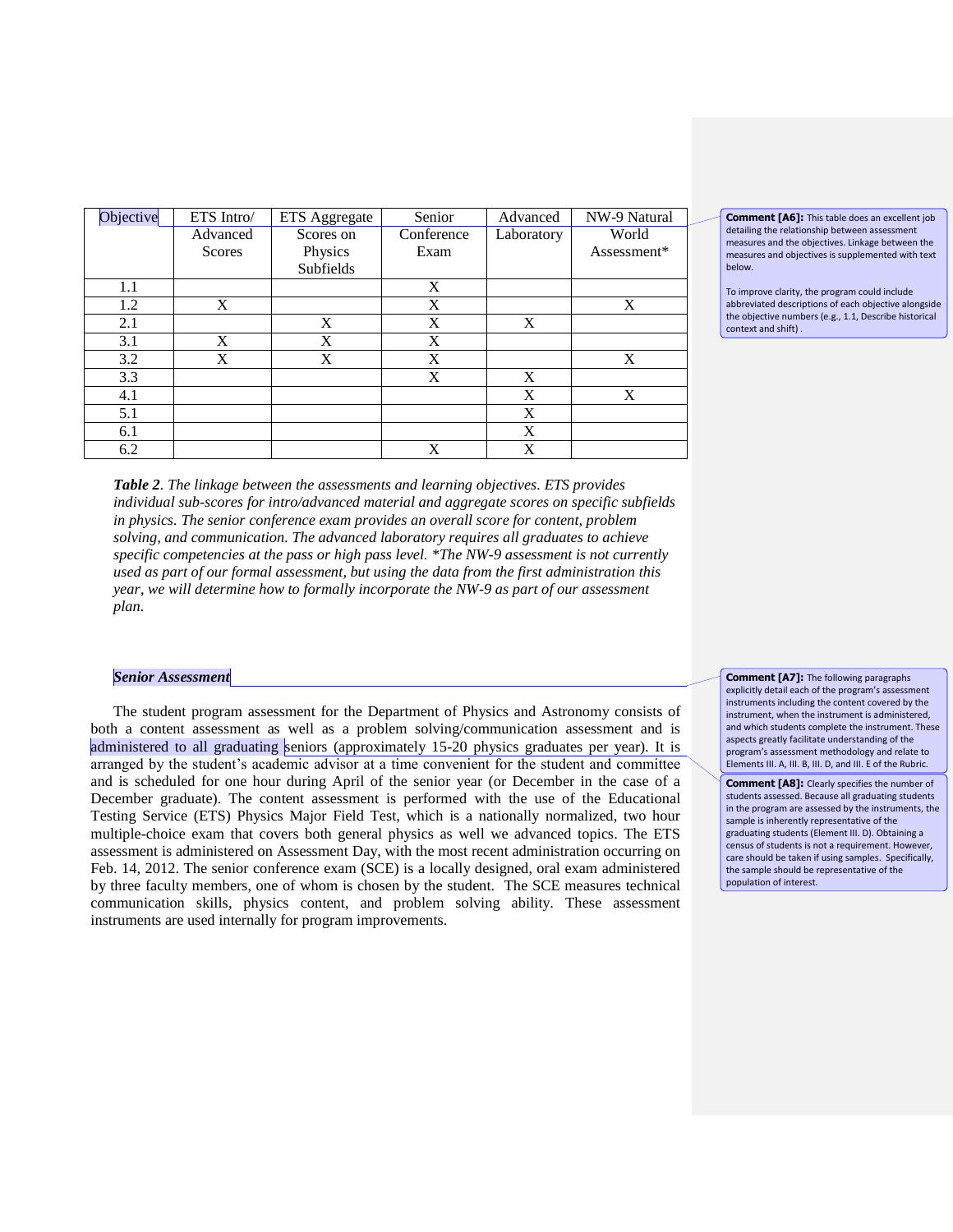### ETS Major Field Test:

Students are required to participate as part of a 1-credit junior/senior seminar course (PHYS 491–2) in order to get full participation. This is necessary in order to get sufficient statistics as the number of majors graduating is typically fewer than 20. While participation is required, performance does not impact the student's grades or graduation status.

The reliability and validity of the ETS Major Field Test is provided by ETS based on its administration to over 2,000 students. The reliability coefficients are 0.88 (total), 0.80 (Sub-score 1, Introductory Physics), and 0.77 (Sub-score 2, Advanced Physics). The Standard Error of Measurements are 5.6, 7.1, and 7.5 respectively (total scores are on a scale of 120-200 and subscores on a scale 20-100).

As a competitive state university with about half our graduates planning for graduate work, we expect that student performance on the ETS test will average above the  $50<sup>th</sup>$  percentile. A useful measure for program evaluation is the average performance on individual topics provided by ETS. This can show relative strengths and weaknesses in specific content areas, some of which correspond to particular courses in the curriculum.

### General Education Natural World Assessment (NW-9):

Along with the ETS field test, graduating seniors also took part in the NW-9 Assessment through the Senior STEM Scholars competition through CARS. Since this was our first participation in this competition, we have not formally used the results as part of our senior assessment. However, the physics majors achieved the highest average score out of the four participating departments. We plan to examine the data more closely to decide how to formally incorporate the NW-9 in the assessment of our graduates' critical thinking skills before administering the assessment next spring. Since data generated is in a format recognized by SPSS, a program not typically used by members of the physics department, we will use the preliminary data to determine procedures in advance of the next administration of the test.

A preliminary sampling of information from the initial use of the NW-9 is listed below:

| <b>NW-9 Objectives</b>             | <b>Items Assessing Objectives</b>    | <b>Scores</b>             |
|------------------------------------|--------------------------------------|---------------------------|
| 1. Describe the methods of         | 2, 5, 9, 14, 18, 28, 38-41, 55-57    | $M = 10.23$ (79% correct) |
| inquiry that lead to mathematical  |                                      |                           |
| truth and scientific knowledge     |                                      | $SD = 0.93$               |
| and be able to distinguish science |                                      |                           |
| from pseudo-science.               | 13 items (19.7% of total test)       | $\alpha = N/A$            |
| 2. Use theories and models as      | 17, 20, 22, 27, 64-66                | $M = 6.15(88\%$ correct)  |
| unifying principles that help us   |                                      |                           |
| understand natural phenomena       |                                      | $SD = 1.07$               |
| and make predictions.              |                                      |                           |
|                                    | $7$ items $(10.6\% \text{ of test})$ | $\alpha = .45$            |

**Comment [A9]:** Reliability evidence is provided for the ETS major field test. The high reliabilities (> .60) suggest that the scores obtained from the ETS field test are consistent. Reliability evidence helps address Element III. E. In general, providing information about test reliability and validity allows one to better understand the degree to which one can trust inferences made from assessment results.

**Comment [A10]:** Explicit specification of desired results for students (average score above the national 50th percentile). This statement relates to Element III. C.

**Comment [A11]:** This statement shows thoughtful evaluation of the assessment process, helping address Element VI. B.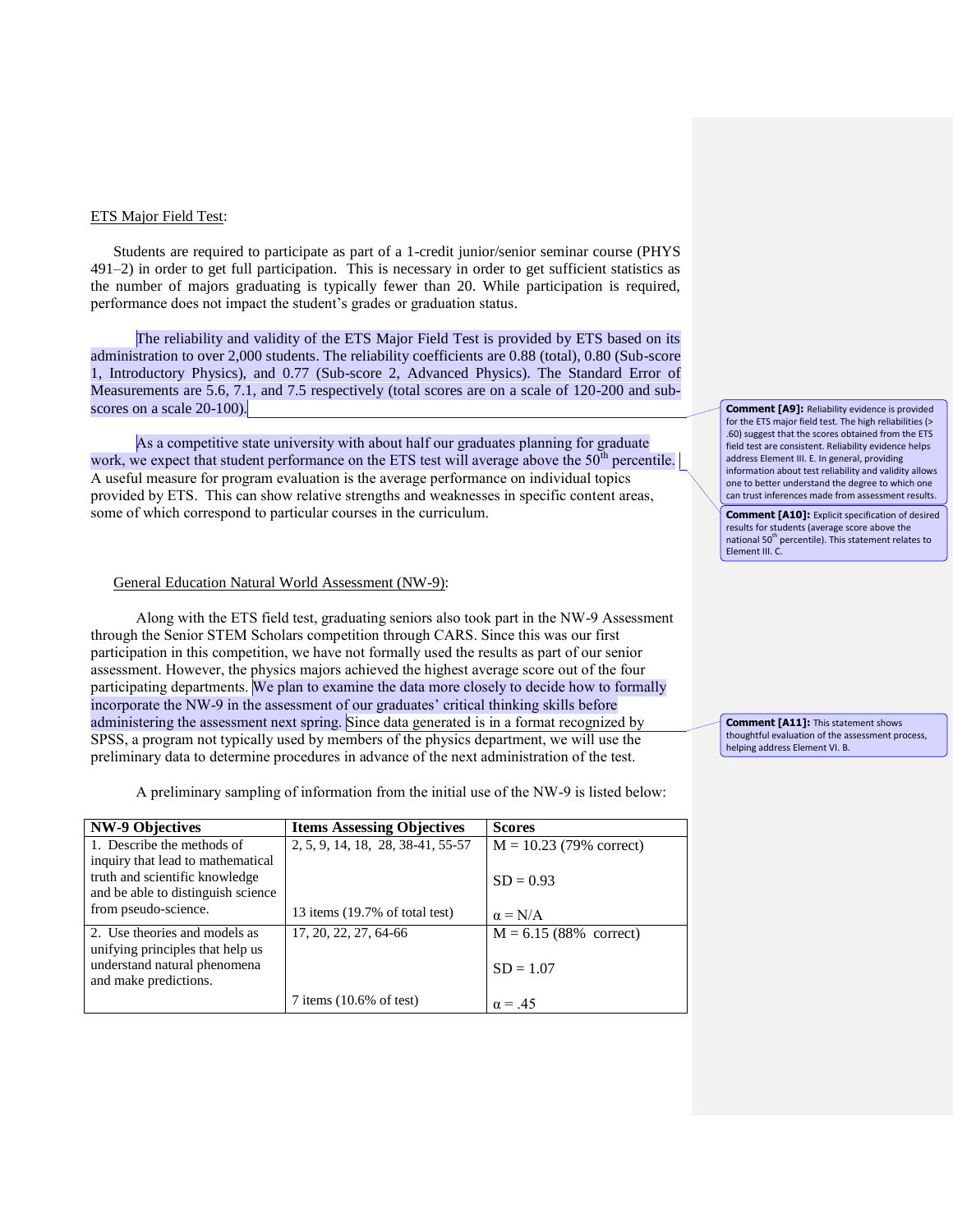| 3. Recognize the                  | 1, 15, 16, 43-46                           | $M = 5.92$ (85% correct)  |
|-----------------------------------|--------------------------------------------|---------------------------|
| interdependence of applied        |                                            |                           |
| research, basic research, and     |                                            | $SD = 1.55$               |
| technology, and how they affect   |                                            |                           |
| society.                          | $7$ items $(10.6\% \text{ of total test})$ | $\alpha = .71$            |
| 4. Illustrate the interdependence | 2, 19, 24-26, 29, 55-57                    | $M = 8.08$ (90% correct)  |
| between developments in science   |                                            |                           |
| and social and ethical issues.    |                                            | $SD = 1.12$               |
|                                   |                                            |                           |
|                                   | 9 items $(13.6\% \text{ of total test})$   | $\alpha = .45$            |
| 5. Use graphical, symbolic, and   | 4, 7, 8, 10-13, 21, 30-33, 51-53,          | $M = 16.46$ (82% correct) |
| numerical methods to analyze,     | 58-63                                      |                           |
| organize, and interpret natural   |                                            | $SD = 1.76$               |
| phenomenon.                       |                                            |                           |
|                                   |                                            | $\alpha = .26$            |
|                                   | 21 items $(31.8\% \text{ of total test})$  |                           |
| 6. Discriminate between           | 3, 34-37, 53, 60-63                        | $M = 7.38$ (74% correct)  |
| association and causation, and    |                                            |                           |
| identify the types of evidence    |                                            | $SD = 1.45$               |
| used to establish causation       |                                            |                           |
|                                   | 10 items $(15.2\% \text{ of total test})$  | $\alpha = .31$            |
| 7. Formulate hypotheses,          | 5, 6, 9-13, 18, 23, 28, 41, 42, 47-        | $M = 17.69$ (84% correct) |
| identify relevant variables, and  | 50, 54, 59, 60, 62, 63                     |                           |
| design experiments to test        |                                            | $SD = 2.25$               |
| hypotheses.                       |                                            |                           |
|                                   |                                            | $\alpha = .53$            |
|                                   | 21 items (31.8% of total test)             |                           |
| 8. Evaluate the credibility, use, | 2, 14, 24-26, 29, 38-40, 60-63             | $M = 9.92$ (76% correct)  |
| and misuse of scientific and      |                                            |                           |
| mathematical information in       |                                            | $SD = 1.55$               |
| scientific developments and       |                                            |                           |
| public-policy issues.             | 13 items (19.7% of test)                   | $\alpha = .21$            |
|                                   |                                            |                           |

*Table 3. Preliminary results of General Education NW-9 Natural World Assessment.*

## Senior Conference Exam:

The Senior Conference Exam (SCE) is a one-hour oral examination during which senior physics majors respond to a series of questions from three physics department faculty. They are arranged by the student's academic advisor at a time convenient for the student and committee and were each scheduled for one hour during April this year. Questions are intentionally chosen to require that the student demonstrate problem-solving ability and typically include questions that require a series of logical steps, estimation, and information that is not initially provided in the question. The examination provides a measurement of seniors' individual and collective communication skills, a measurement of their understanding of the principles and foundations of

**Comment [A12]:** Description of the Senior Conference Exam indicates that the instrument provides a direct measure of skills associated with the objectives listed in Table 2 (Element III. B).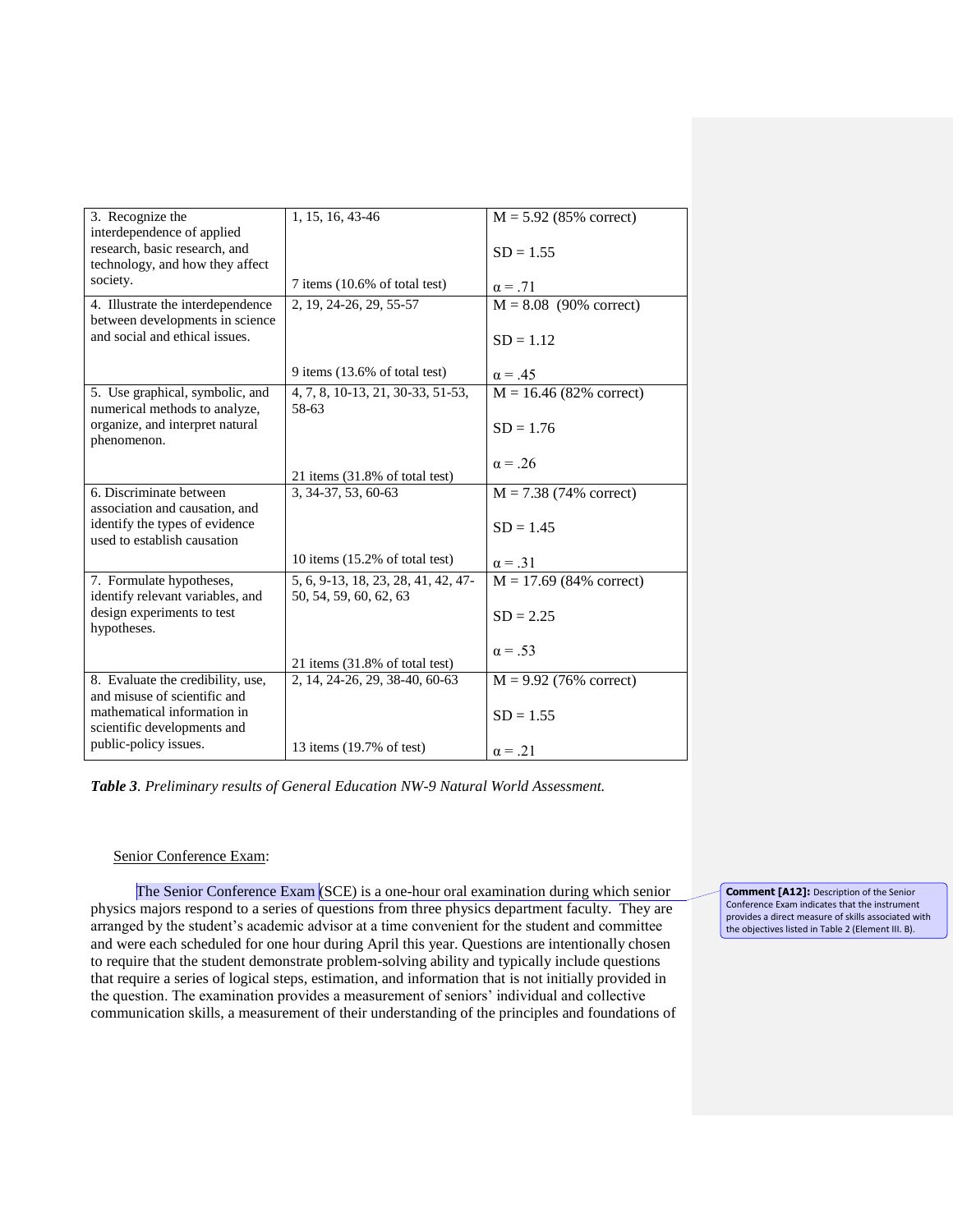physics, and a measure of their physics problem solving skills. Each faculty evaluator then rates the overall performance of the student. Average scores for each measured dimension are calculated for each student. Lastly, averages for each dimension are given for the group as a whole for comparison with previous years. The results are reported as percentages of the possible number of points for each dimension.

The SCE is evaluated by committees of three faculty members for each student evaluation. There is broad participation of the faculty. In 2012, 16 faculty members (out of approximately 20) served on at least one conference exam. While the assessment is necessarily subjective, a common rubric is used, and is included below. A simple inter-rater consistency measure is to look at all combinations of evaluators and determine the probability that they assigned the same score in a given SCE. By this measure, there is over 60% agreement on each of the four scales. Over 90% assigned scores within one point of the other raters. The Technical Communication rating is based on a four-level scale, while the other three categories are based on a five-level scale.

An additional, valuable part of the SCE is that we solicit feedback from the students on the positive and negative aspects of the physics major. While we often get a wide range of reactions, there are occasionally recurring themes which demonstrate a need to either support or change ongoing departmental practices.

As we are viewing our seniors in comparison to the population of undergraduate physics majors, we expect that they will perform as average or above in the categories evaluated. Overall performance is discussed at our annual retreat in order to inform possible curriculum changes.

#### Advanced Laboratory:

The Advanced Laboratory is required of all students for graduation and serves as an additional way to assure that graduates have become proficient in standard laboratory skills. It is organized as an independent laboratory in which students conduct experiments of their choosing in consultation with a faculty member in order to satisfy specific competencies expected of a graduate with a physics major. For each competency, students receive a pass or a high pass, where a high pass indicates excellent work, approximately in the top 20% of the class. The advanced lab is based on a mastery approach in which students are required to demonstrate at least proficiency in each area and do not receive credit for a competency until the item is completed to the satisfaction of the faculty evaluator. There are 13 competencies required of all graduates:

1) Write an abstract that is suitable for submission to an external conference or meeting.

2) Prepare and present a 15 minute or longer oral presentation on a scientific topic.

3) Assemble a piece of equipment or instrumentation.

4) (2 times) Perform a quantitative measurement that is of historical relevance such as Frank-Hertz, Hall Effect, etc.

5) Perform a measurement involving low level electrical signals.

6) Perform a measurement involving low temperatures or temperature dependent behavior.

7) Perform an optical measurement such as taking and analyzing an atomic spectrum.

**Comment [A13]:** Multiple faculty are used to rate student performance helping to mitigate any potential error/bias due to only having one rater (Element III. D). In addition, using multiple raters allows the program to assess inter-rater reliability, which could be used as validity evidence in Element III. E. PASS can aid with conducting and interpreting reliability analyses.

**Comment [A14]:** Employing a common rubric helps standardize the rating process and ensure that the scores reflect student performance on the specified learning objectives. This is a strong methodological practice when using performance assessments and relates to Element III. D.

**Comment [A15]:** Inter-rater reliability evidence is provided showing good consistency across raters (Element III. E). This reliability evidence increases the support for the Senior Conference Exam (SCE) scores as a useful assessment tool.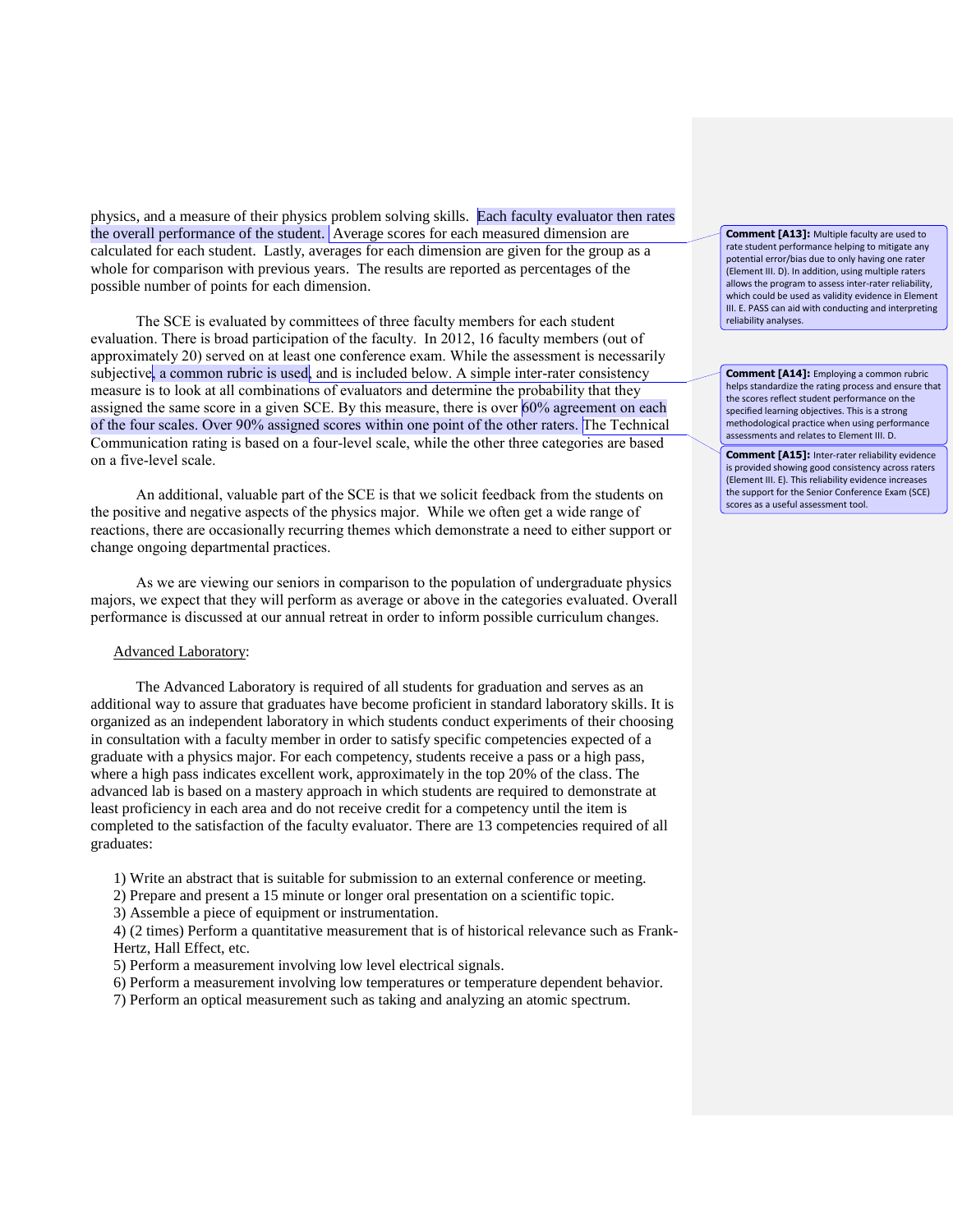8) Develop a computer program on a standard language such as FORTRAN, VB, Java, or  $C_{++}$ .

9) Interface a PC with a piece of instrumentation using LabView or equivalent.

10) (2 times) Prepare a referenced, complete report of an experiment you have performed.

11) Prepare a clearly written set of instructions for an experiment you have performed.

12) Fit experimental data to equations using a least squares method showing the actual detail

of the method (not using Excel or some other curve fitting program).

13) Show evidence of the ability to keep a well-documented lab notebook for an experiment that extends over at least several weeks.

By completing these competencies in consultation with individual faculty members, students demonstrate their proficiency in the required element. All 2012 graduates have successfully completed the advanced lab, with the exception of one student currently making up an incomplete.

Although individual projects completed by students are supervised by many different faculty members, there is one faculty member each semester who oversees the advanced lab. The overall performance of the students is discussed in our annual retreat to determine if there are general trends which need to be addressed earlier in the curriculum. For instance, a sense that students were weak in writing formal laboratory reports resulted in a decision to increase the emphasis on writing ability in a freshmen/sophomore level lab (PHYS 246-7).

While the two exams (ETS and SCE) address different skills, we plot the average SCE Foundations and Principles score for each student versus their total ETS Major Field Test score below. Each axis spans the entire range of possible scores on the assessment instrument. The performance on the two scales are somewhat correlated, despite the fact that the SCE focuses on a much more limited range of material than the ETS test. The correlation  $(R^2 = 0.243)$  is low, as might be expected, given that the assessments focus on very different skills.

In Figure 2, we show the relationship of the ETS assessments with student GPA , which shows a weak correlation.

We note that of much greater importance is the fact that approximately half of the 2012 graduates actively prepared for the Physics GRE test in preparation for applying to graduate school, a challenging multiple choice test that is comparable to the ETS Major Field Test in content and format. Students who studied intensively for the Physics GRE last fall performed better than those students who did not prepare. In fact, the top 6 (out of 13) performers on the ETS Assessment were students who met weekly with each other and a faculty member (Brian Utter) during the fall semester to prepare for the Physics GRE.

**Comment [A16]:** Also relating to Element III. E, the correlation between ETS exam and SCE exam scores provides evidence for concurrent validity (the tests are measuring similar concepts). Although the correlation is only moderate, this is to be expected because the exams are different in scope as noted by the faculty. However, the moderate positive correlation does provide evidence that the tests measure similar skills.

**Comment [A17]:** Providing the correlation between the assessment measure and another measure of student performance (e.g., grades) is another example of validity evidence (Element III. E). The positive correlation between the two measures provides additional validity evidence for the ETS exam.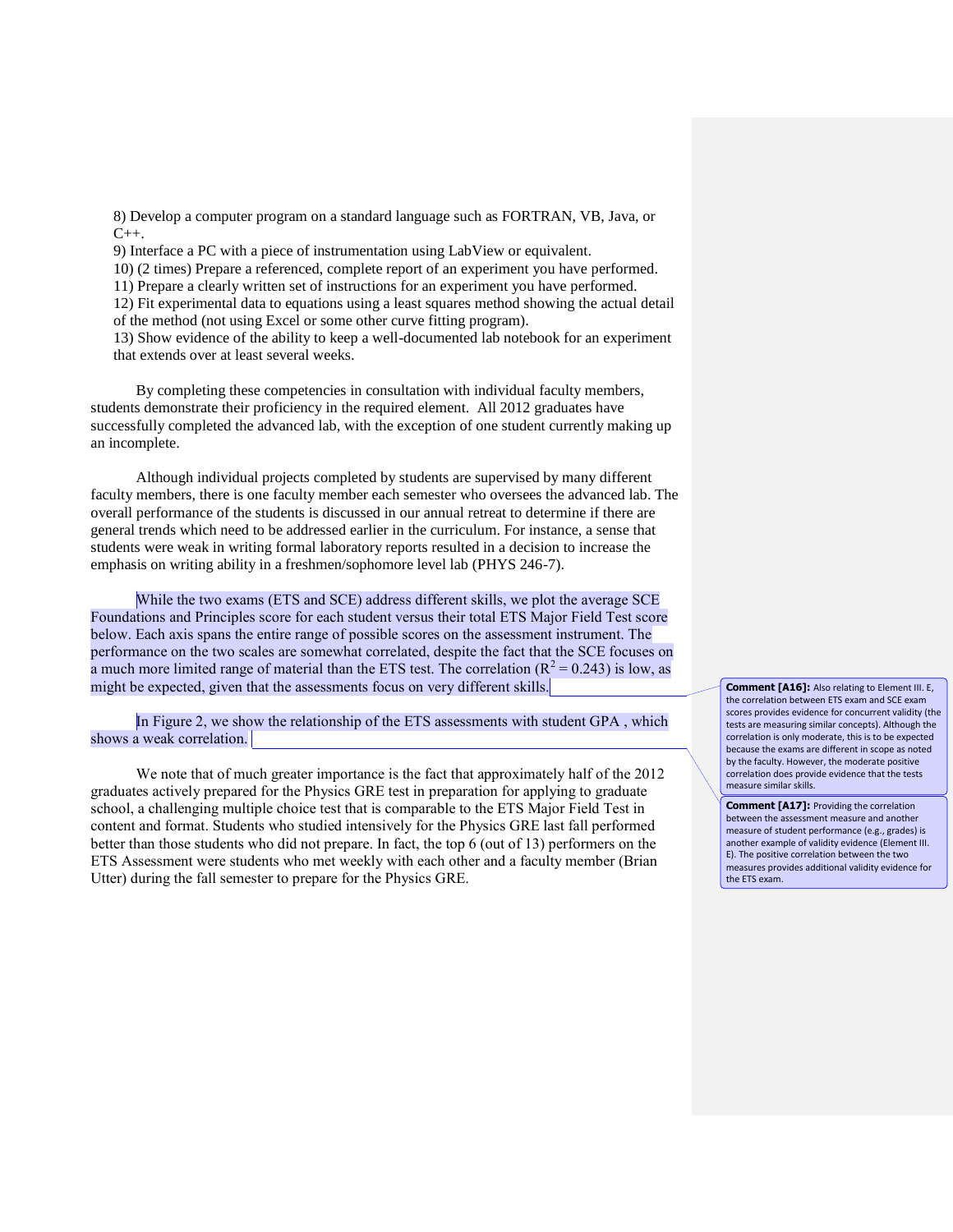

*Figure 1. Results on Senior Conference Exam Foundations and Principle score compared to total ETS Subject Field Test score for each student.*



*Figure 2. Results on total ETS Subject Field Test score and each sub-score (Intro and Advanced material) compared to GPA for each student. There is a weak correlation with*  $R^2 = 0.3$  (Intro *sub-score), 0.16 (Total score), and 0.01 (Advanced sub-score). The Advanced sub-score includes some elective material not required in the physics core.*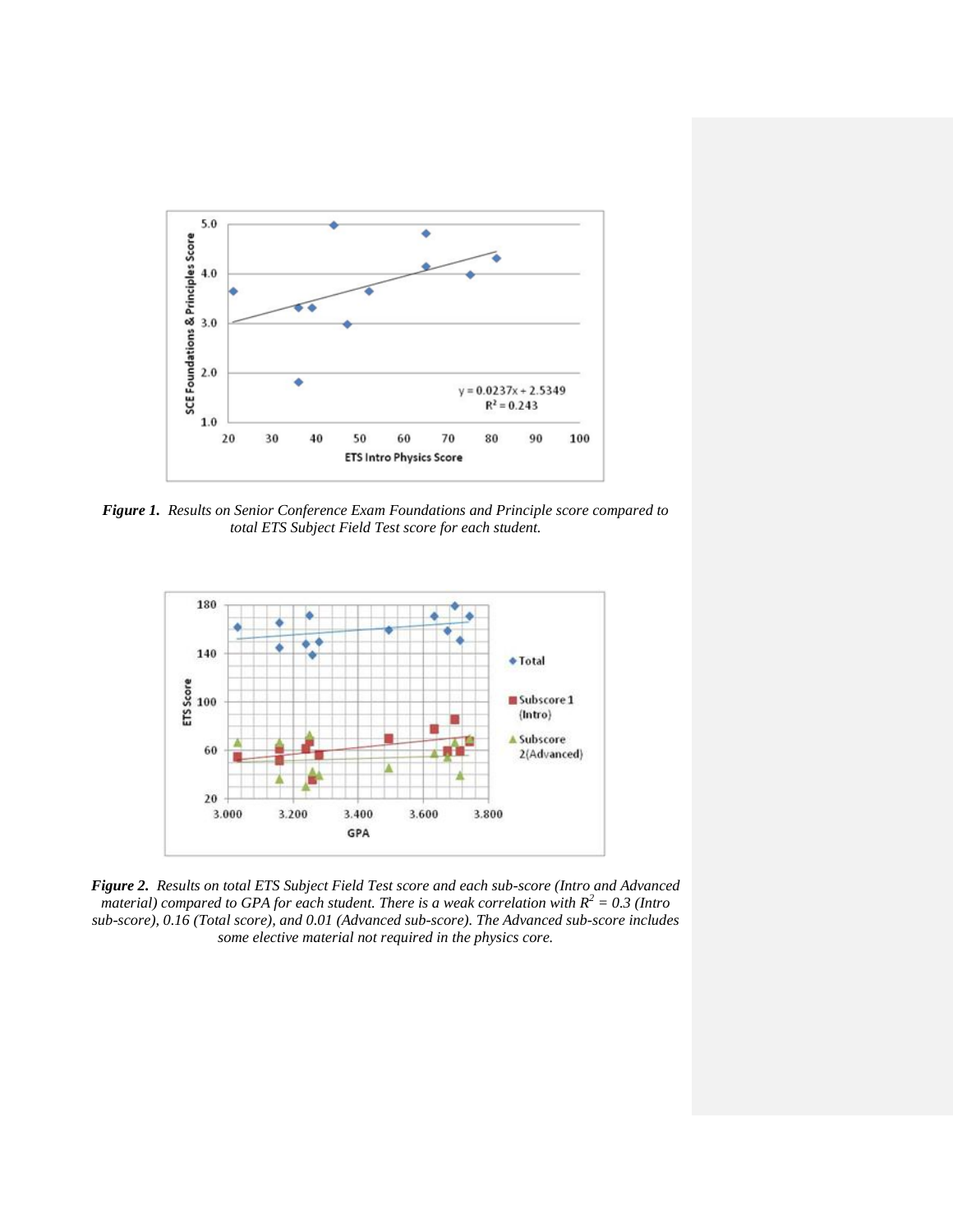#### *SCE Electromagnetism Theme:*

Prior assessment results were used to select a focus area for the SCE. Out of the three faculty members, who each probe a line of questioning related to a particular question, one evaluator on each SCE focused on the area of electromagnetism. A series of possible questions that could be asked during the SCE was developed in consultation with the instructors of related courses. They are as follows:

• Set up a very general integral calculation of the electric field. Assume a localized charge distribution and find the E-field outside the charge distribution. (e.g. for a uniformly charged spherical shell of charge density rho, determine the electric field inside, within the shell, and outside the shell.)

• Determine a magnetic field near a current-carrying wire. Given a particular geometry of current-carrying wires, what is the B-field?

• Velocity selector: Given a B field, use two parallel and oppositely charged plates to construct an E-field to produce a velocity selector. e.g. what velocity is selected? what is the range of velocities selected?

• RLC Circuits: Using a combination of capacitors resistors and inductors (for instance, an  $R + C$  in series that is in parallel with a  $2R + L$  in series). What is the current for high frequency and low frequency ac voltages.

• Capacitors: Determine the capacitance of a parallel plate capacitor. Determine the new capacitance if you insert a dielectric. Determine the capacitance if the dielectric is either thinner than the gap or covers only a fraction of the area.

• Capacitors: A circuit consists of two parallel plate capacitors of capacitance C in series across a potential V. If a slab of dielectric material of constant k is inserted into one of the capacitors, determine the total energy stored in the capacitors, the work done by the electrostatic force on the slab as it is inserted, and the energy supplied by the voltage source. What if you instead have a charged capacitor that is not connected to a voltage source?

• A charge q is placed above an infinite grounded conducting plate. Determine the potential above the plate. Determine the induced charge density on the plate and show that the total induced charge is -q.

The results of each of these instruments are discussed at the annual departmental retreat in order to provide a mechanism for programmatic change based on these results.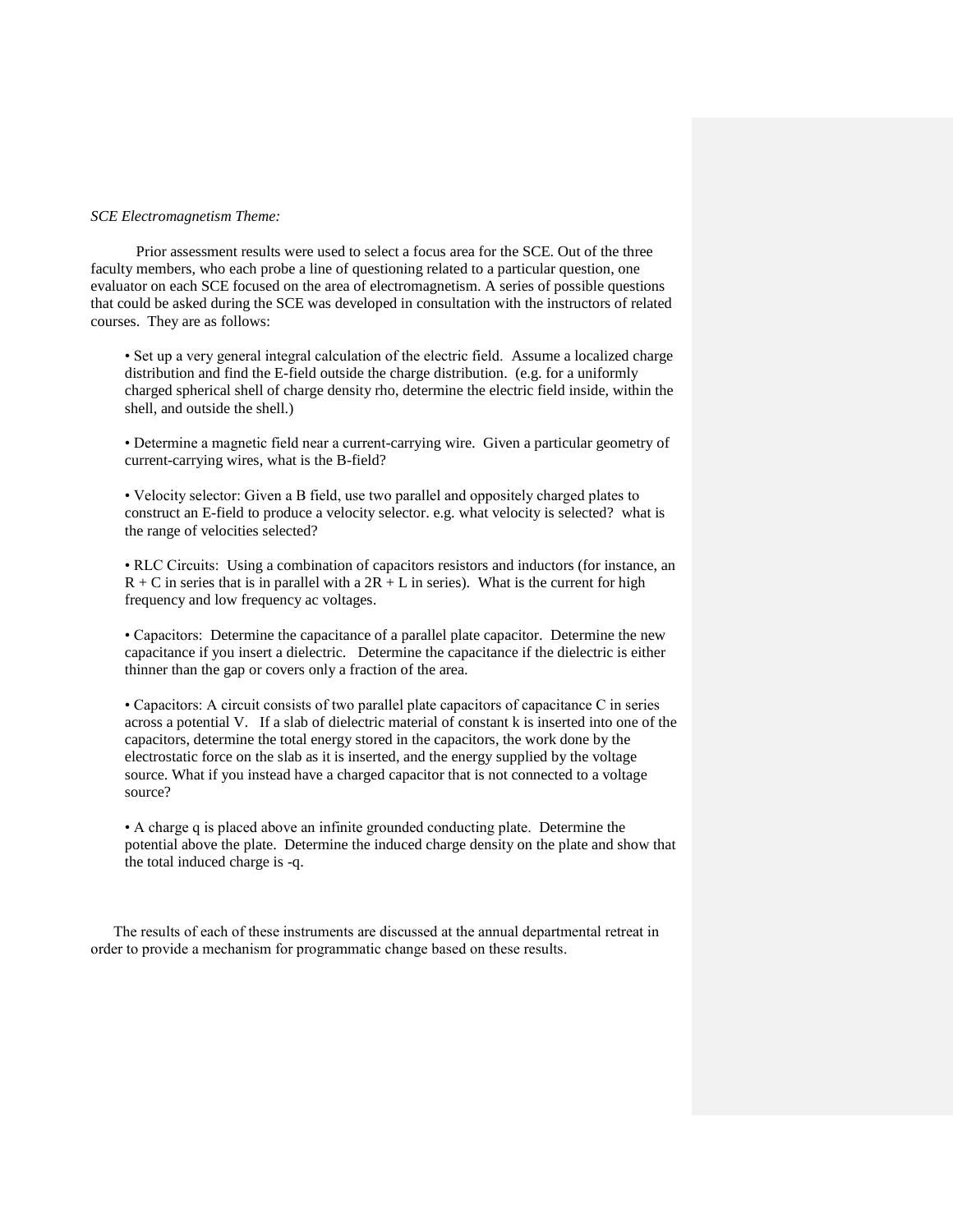# **IV. Objective Accomplishments/Results**

## **Physics Major Field Test**

### *2011-2012Data:*

The Educational Testing Service (ETS) Major Field Test for Physics is an instrument designed to measure physics content knowledge for senior physics majors. It was administered in February 2012. The total score is broken down into two sub-scores. The introductory physics covers topics normally covered in an introductory college physics course (classical mechanics/relativity, electromagnetism, and optics/waves). The advanced sub-score covers all other advanced topics (quantum mechanics and special topics). The total score is scaled to a range of 120-200, while the two sub-scores are scaled to 20-100. For each of the three categories: Total Score, Introductory Physics, and Advanced Physics, the mean results for JMU were not found to be statistically different from the National mean results for institutional means for 2004-2009 national results at 95% confidence interval.

|             |            | National Average |
|-------------|------------|------------------|
| Total       | $160 + 12$ | $149.6 \pm 15.8$ |
| Sub-score 1 | $63 + 12$  | $48.7 \pm 8.2$   |
| Sub-score 2 | $53 + 15$  | $49.6 \pm 7.8$   |

*Table 1. JMU and national average scores for the ETS Major Field Test.*

As a student population compared to other universities with at least 5 test takers, our overall score is at the  $89<sup>th</sup>$  percentile, sub-score 1 is at the 95<sup>th</sup> percentile, and sub-score 2 is at the 70th percentile. The 2012 graduating class includes a higher percentage of graduate school bound students, many of whom prepared for the Physics GRE test. As a result, the performance on the ETS assessment was quite strong.

**Comment [A18]:** Excellent use of statistical analysis to test whether JMU physics students scored differently than the National average. Use of statistical analysis is a component of achieving an exemplar rating on Element IV. A.

**Comment [A19]:** Clear table comparing graduating physics student performance to the national average. Recall that the program's desired results was that students score above the national average. Clarity of results is encompassed by Element IV. A.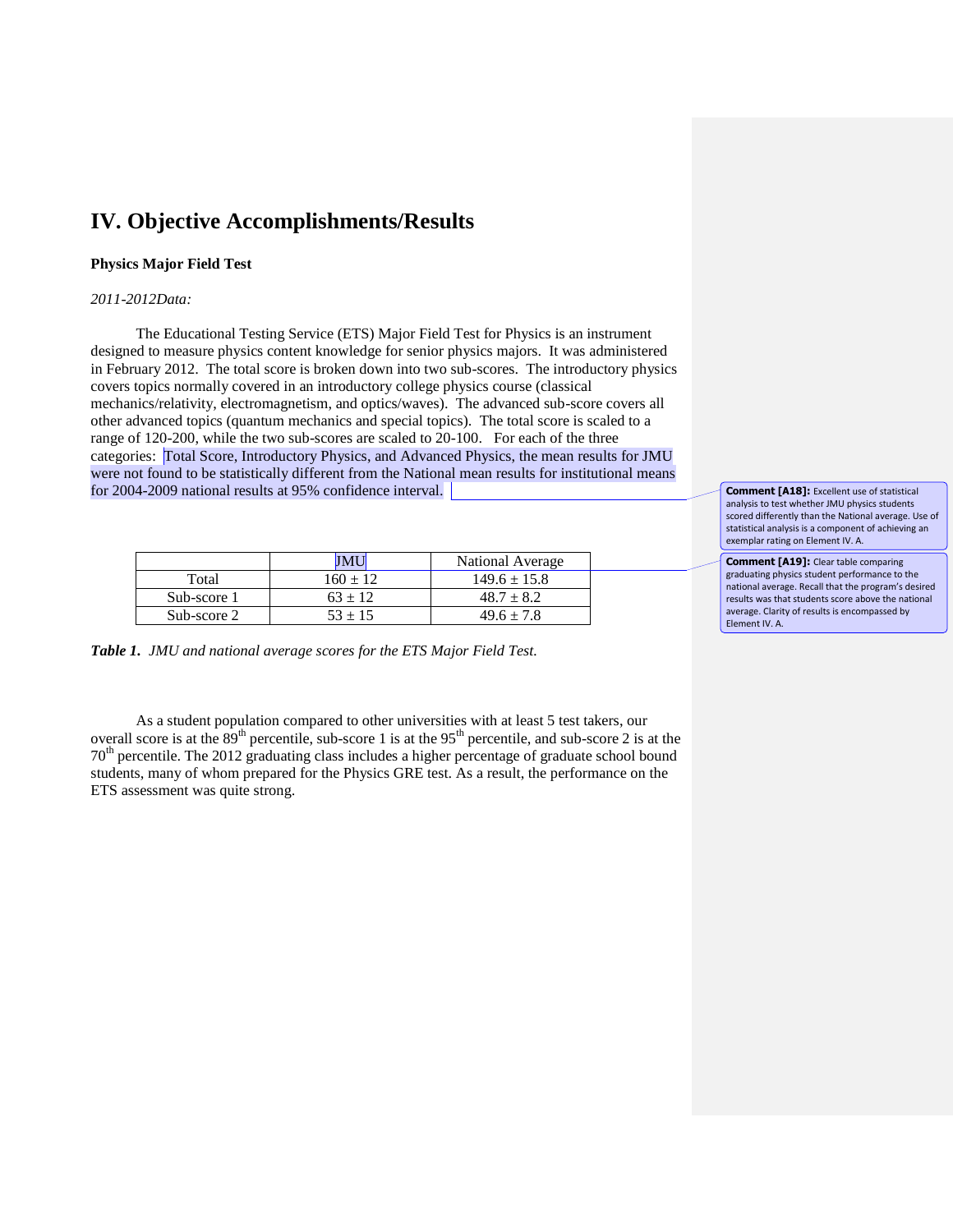

*Figure 3. Results of the ETS Major Field Test (Physics) for 2010-2011. Mean values for JMU students are indicated by the horizontal line.*

Additional assessment indicators, such as: mechanics & relativity, electromagnetism, optics/waves & thermodynamics, quantum mechanics & atomic physics, and special topics gave the following percentile results compared to national institutional results in 2004-2010. Mechanics & Relativity 94<sup>th</sup> percentile, electromagnetism 93<sup>rd</sup> percentile, optics/waves & thermodynamics 92<sup>nd</sup> percentile, quantum mechanics & atomic physics 71<sup>st</sup> percentile, and special topics  $76<sup>th</sup>$  percentile. Compared to 2010-2011, the mechanics  $\&$  relativity increased from the  $65<sup>th</sup>$  to the 94<sup>th</sup> percentile, the electromagnetism score moved from the 30<sup>th</sup> to the 93<sup>rd</sup> percentile while the optics/waves & thermodynamics moved from  $80<sup>th</sup>$  to  $92<sup>nd</sup>$  percentile. Quantum mechanics  $\&$  atomic physics moved from 50<sup>th</sup> to 71<sup>st</sup> percentile, and special topics moved from  $10^{th}$  to  $76^{th}$  percentile.

**Comment [A20]:** The following breakdown of subscores explicitly relates to the program's objectives. Clearly detailing how the results relates to the objectives is an important component of Element IV. A.

**Comment [A21]:** The program provides a history of results (Element IV. B), which facilitates trend analysis.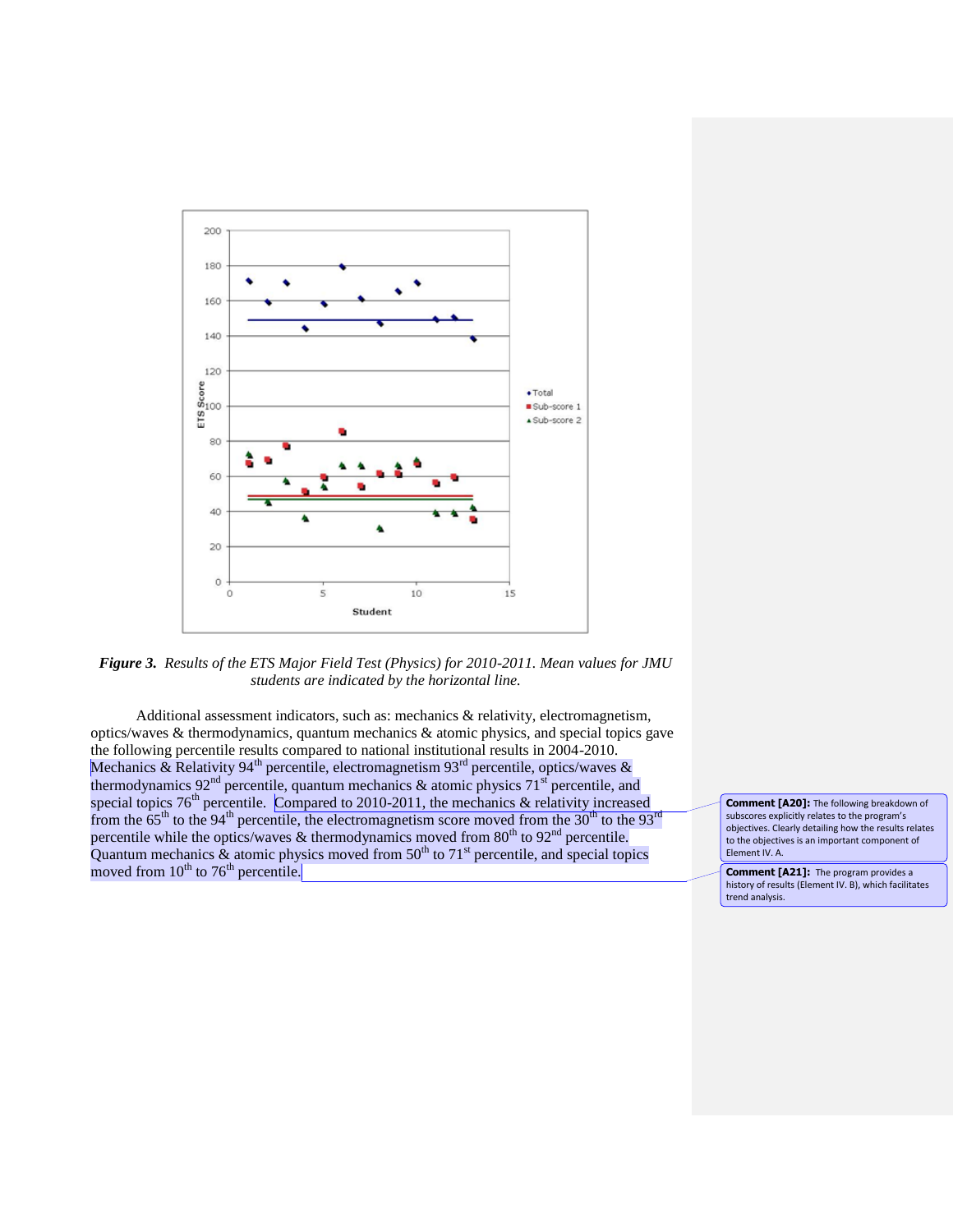

*Figure 4. Percentile for JMU students on each of the 5 sub-categories assessed by ETS: Mechanics, Electromagnetis, Optics/Waves/Themodynamics, Quantum Mechanics, and Special Topics. Performance was quite strong due to an above-average class of which half actively prepared for the physics GRE exam (a similar exam in content and style to the ETS assessment).*

## **Senior Conference Exam**

In Figure 4, the SCE results for 2011-2012 are compared to historical data. For each of the measured dimensions, there were no statistical differences between the means (at an alpha  $=$ 0.05) compared to previous years. Data used to create this figure is presented in Table 2.

**Comment [A22]:** This program presents history of results for several in instruments. This is exemplary practice related to Element IV. B.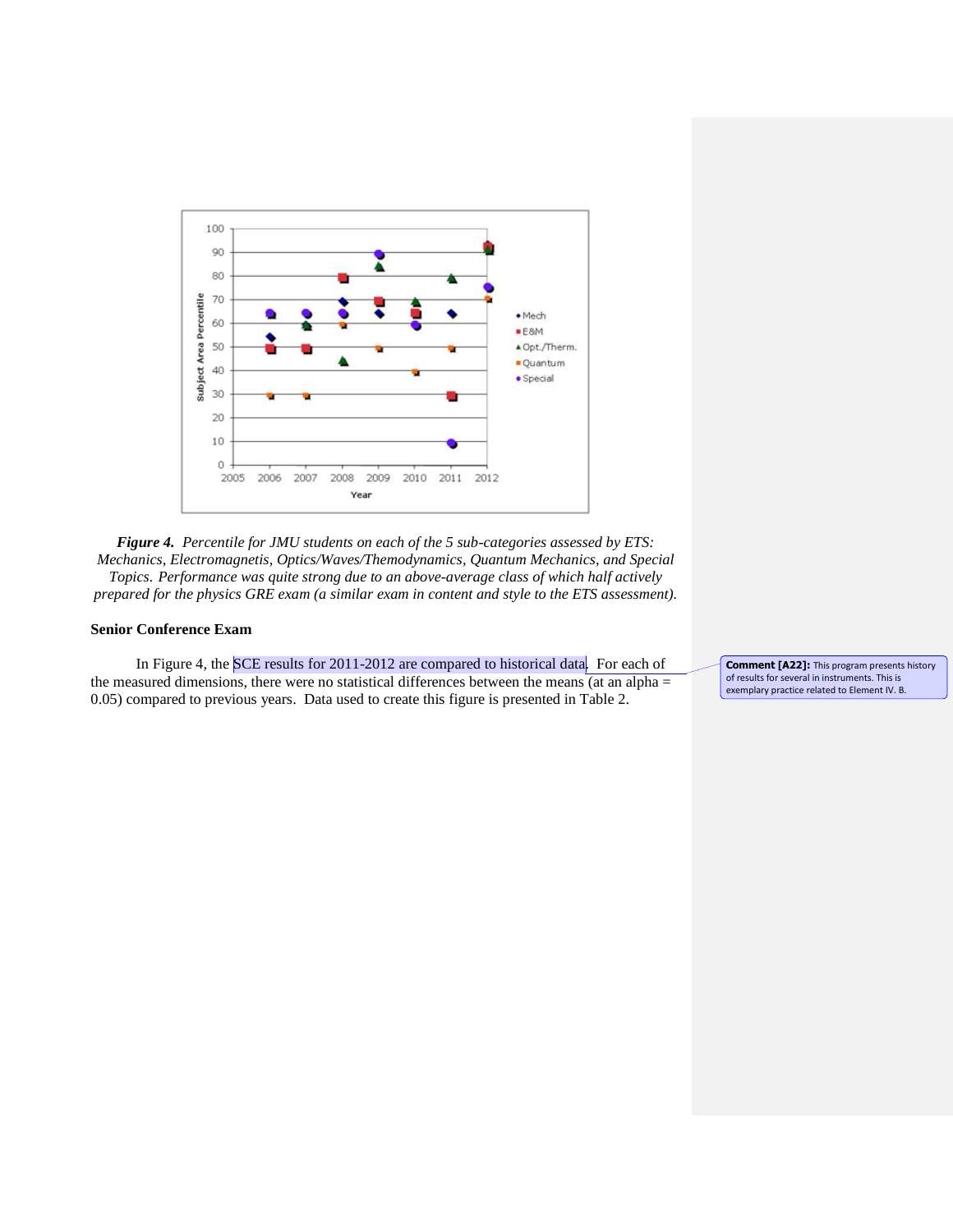

*Figure 5. The Senior Conference Exam (SCE) evaluates students in three major areas, Technical Communication, Principles and Foundations and Problem Solving skills. The results of this exam are summarized in this figure.*

|                                     | 2010-2011 |    | 009<br>ear<br>Φ<br>o.<br><b>rag</b><br>غ<br>Ē<br>Run<br><b>Avei</b><br>Five<br>2004 | 2009-2010 |    | 2009<br>2008-2 |    | 2007-2008 |    | 2006-2007 |    | 2005-2006 | <b>The College</b> |
|-------------------------------------|-----------|----|-------------------------------------------------------------------------------------|-----------|----|----------------|----|-----------|----|-----------|----|-----------|--------------------|
| Sample Size                         | 13        |    | 15.25                                                                               | 15        |    | 16             |    | 16        |    | 15        |    | 14        |                    |
| <b>Measured</b><br><b>Dimension</b> | Mn        | sd | Mn                                                                                  | Mn        | sd | Mn             | sd | Mn        | sd | Mn        | sd | Mn        | sd                 |
| <b>Technical</b><br>Com.            | 80        | 15 | 73.8                                                                                | 76        | 16 | 70             | 14 | 77        | 10 | 79        | 15 | 73        | 17                 |
| Principles&<br><b>Foundations</b>   | 84        | 12 | 74.2                                                                                | 70        | 19 | 69             | 11 | 76        | 13 | 77        | 20 | 73        | 20                 |
| Problem<br><b>Solving</b>           | 84        | 12 | 74.8                                                                                | 74        | 18 | 69             | 13 | 78        | 14 | 80        | 19 | 71        | 19                 |

*Table 3. Senior Conference Exam (SCE) Results and Comparisons 2005-2011*

As of two years ago, a common scoring rubric is now used by the faculty when making their evaluations. The rubric is found in the appendix to this document. As expected, the range of performance is much larger than the drift in performance from year to year. However, the increase for the current class year correlates with the increase in performance on the ETS exam and the larger fraction of students preparing to enter graduate school in physics or a related field.

**Comment [A23]:** This table juxtaposes current and past scores for easy analysis of trends (Element IV. B).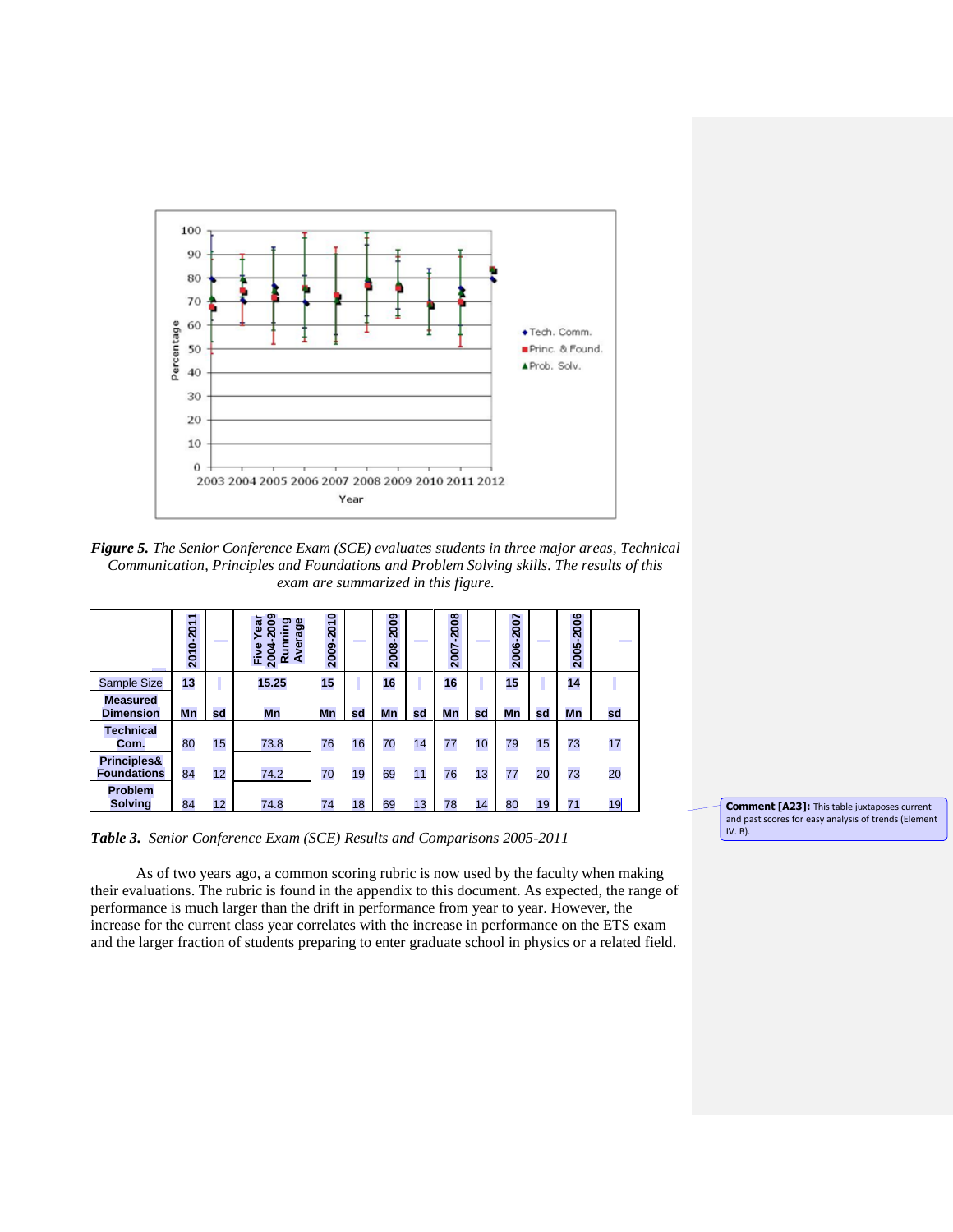### *Results from SCE Electromagnetism Theme:*

The assessment results in general were discussed among the faculty at the annual departmental retreat in May 2012. Reactions to the SCE theme suggest that students are performing roughly at the expected levels. That is, students with strong classroom performance tended to do quite well and academically weaker students struggled more.

Results from this discussion, including actions to be taken include:

• An advanced block course on "Electromagnetism 2" is being developed and will help address some of the deficiencies.

• We will continue with the focus on electromagnetism next year in order to gather more data on this subject.

### **Results from Student Feedback and Faculty Discussion**

As described above, we also solicit feedback from students, asking them to describe aspects of the physics major they find particular good and aspects that they would prefer to see changed. These comments were presented and discussed at the departmental retreat in May 2012.

Positive feedback mentioned by more than one student include:

• Appreciation for the new Advanced Laboratory course structure (*change instigated by prior assessment*)

- Research experiences available are a strength of the program
- Student lounge and personal connections are valued

Negative feedback mentioned by more than one student include:

- A mathematical methods course is needed
- We should offer advanced courses in electromagnetism and quantum mechanics
- There should be increased use of math computer tools and computer programming

These and previous comments have led to the following actions:

1. The positive feedback for the reorganization of our Advanced Laboratory course from a single 3-credit course to a series of three 1-credit courses (244, 245, and 246) demonstrates the improvements we made last year in this course sequence. This change was made directly as a result from comments in prior Senior Conference Exams.

**Comment [A24]:** This statement implies that multiple faculty discussed and interpreted results. Such practice shows ownership of the process across program faculty, an indicator of exemplary performance for IV. C.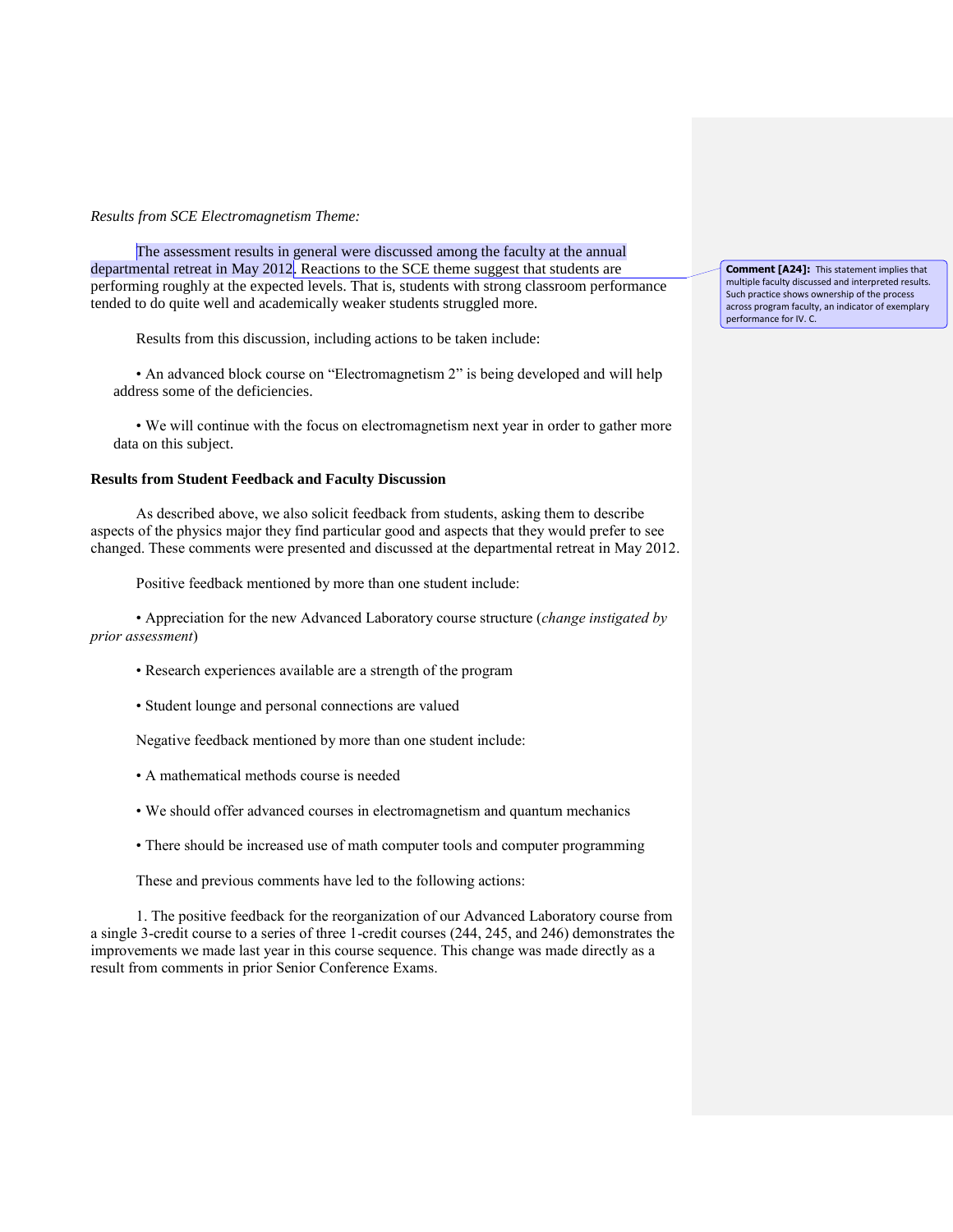2. A mathematical methods course and advanced electives in electromagnetism and quantum mechanics are currently under development and these will directly address the first and third critiques above. This course has been discussed by the faculty during the past year in response to feedback in last year's assessment. A faculty group (chaired by Kevin Giovanetti) has proposed a rough course outline, which was approved by the faculty. They are now working towards a specific outline/syllabus in order to offer the course.

3. The topic of computers in the curriculum (point 4) is an ongoing issue that we will continue to discuss as a faculty next year.

### **Advanced Laboratory**

Students completed the advanced laboratory successfully as a cohort according the the course coordinator in discussions at our departmental retreat. It was determined that no further action is currently needed as students settle into the current course format.

## **Connection to Learning Objectives**

The assessment results can be mapped back onto the learning objectives described above:

| Objectives            | <b>Brief Summary</b>                                                                                                                                                                                         | Proposed Actions                                                                                                                                                                                                                                                                                                   |
|-----------------------|--------------------------------------------------------------------------------------------------------------------------------------------------------------------------------------------------------------|--------------------------------------------------------------------------------------------------------------------------------------------------------------------------------------------------------------------------------------------------------------------------------------------------------------------|
| 1.1                   | Adequate performance based on<br>Senior Conference Exams                                                                                                                                                     | None                                                                                                                                                                                                                                                                                                               |
| 1.2, 2.1,<br>3.1, 3.2 | Strong performance based on ETS<br>Assessment in part due to<br>preparation for Physics GRE exam<br>by a large fraction of graduate<br>school bound students                                                 | While motivated for the Physics GRE, this<br>preparation (in the previous semester) clearly<br>solidified core knowledge. We will continue to<br>support students interested in preparing for the<br>GRE by facilitating weekly GRE preparation<br>meetings in the fall.                                           |
| 3.3                   | Good performance based on Senior<br>Conference Exams                                                                                                                                                         | None                                                                                                                                                                                                                                                                                                               |
| 4.1, 6.1              | Students demonstrate proficiency<br>based on performance in Advanced<br>Laboratory                                                                                                                           | Continue the ongoing process of encouraging<br>students to accomplish competencies<br>throughout the semester.                                                                                                                                                                                                     |
| 5.1                   | Adequate performance, but requests<br>in Senior Conference Exams for<br>additional computer modeling<br>experience                                                                                           | Current discussions include offering a<br>freshman-level computational course and<br>offering an upper-level elective which has only<br>been taught once in the previous 8 years. Each<br>would offer additional opportunities to pursue<br>computational physics.                                                 |
| 6.2                   | Strong performance based on many<br>opportunities to present and satisfy<br>Advanced Lab requirements<br>(departmental research symposium,<br>summer research symposium, region<br>and national conferences) | We will continue to encourage students to<br>present research data through posters and talks<br>beyond the proficiency requirements in<br>Advanced Lab. Students also have more<br>opportunities to tutor and serve as learning<br>assistants, which are additional avenues for<br>informal discussion of physics. |

**Comment [A25]:** The following table summarizes the results and directly relates them to each of the program's objectives. Explicitly mapping the results in relation to the objectives should facilitate identification of strengths and weaknesses. A clear and direct mapping relates to Element IV A on the APT rubric.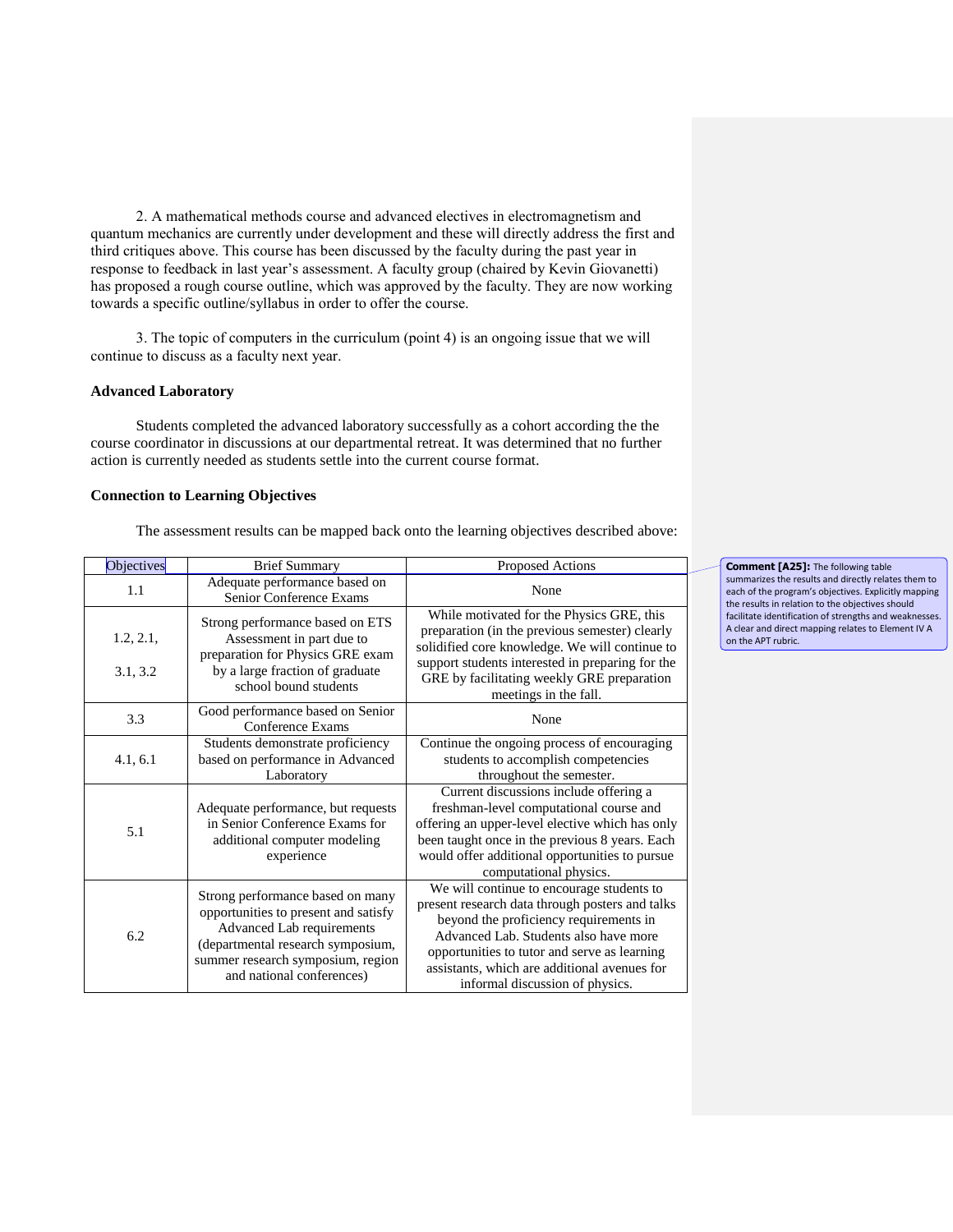## **V. Dissemination**

The assessment results are now discussed among all full-time faculty as a routine part of our annual departmental retreat in May. This is a natural time to discuss larger issues such as programmatic assessment, student performance, and potential changes within the curriculum and department. In addition, while the Assessment Coordinator leads the conversation with input from the Advanced Lab instructor, the entire faculty is able to comment in order to produce a coherent picture of our graduates that includes as complete a picture as possible. As described in Section IV, a number of improvements to the program have been made or are currently being pursued based on the results of the assessment process. Historically, the department is successful in continuing these discussions in the fall and pursuing issues which need to be addressed.

Beginning this year, we provided students with the results of the ETS test for their own self-evaluation. In addition, we provide informal feedback on their performance in the Senior Conference Exam by identifying their strengths and thanking them for taking part in the assessment process.

This assessment report will also be distributed to the entire physics faculty and will be available for distribution to the administration and external reviewers of the program.

# **VI. Uses of evaluation/Assessment Results and Actions Taken**

 Many of the improvements made based on assessment results were described in section IV. These include:

 1. Reorganization of our Advanced Laboratory course from a single 3-credit course to a series of three 1-credit courses (244, 245, and 246) last year, which is now receiving positive feedback from students. This change was made directly as a result from comments in prior Senior Conference Exams.

 2. A mathematical methods course and advanced electives in electromagnetism and quantum mechanics are currently under development. These courses have been discussed by the faculty during the past year in response to feedback in last year's assessment. A faculty group (chaired by Kevin Giovanetti) has proposed a rough course outline, which was approved by the faculty. They are now working towards a specific outline/syllabus in order to offer the course.

3. Increased attention to teaching as a possible career. Many opportunities to teach, both formally through a new Learning Assistant program and the Science and Math Learning Center and informally through outreach, are increasing both the career options and ability to communicate science effectively.

**Comment [A26]:** The following paragraph documents how the program disseminates results. All faculty are included in the process. Dissemination relates to Element V.

**Comment [A27]:** Improvements to the Physics BA BS curriculum documented in this section directly relate to the results of the assessments. Element VI. A.